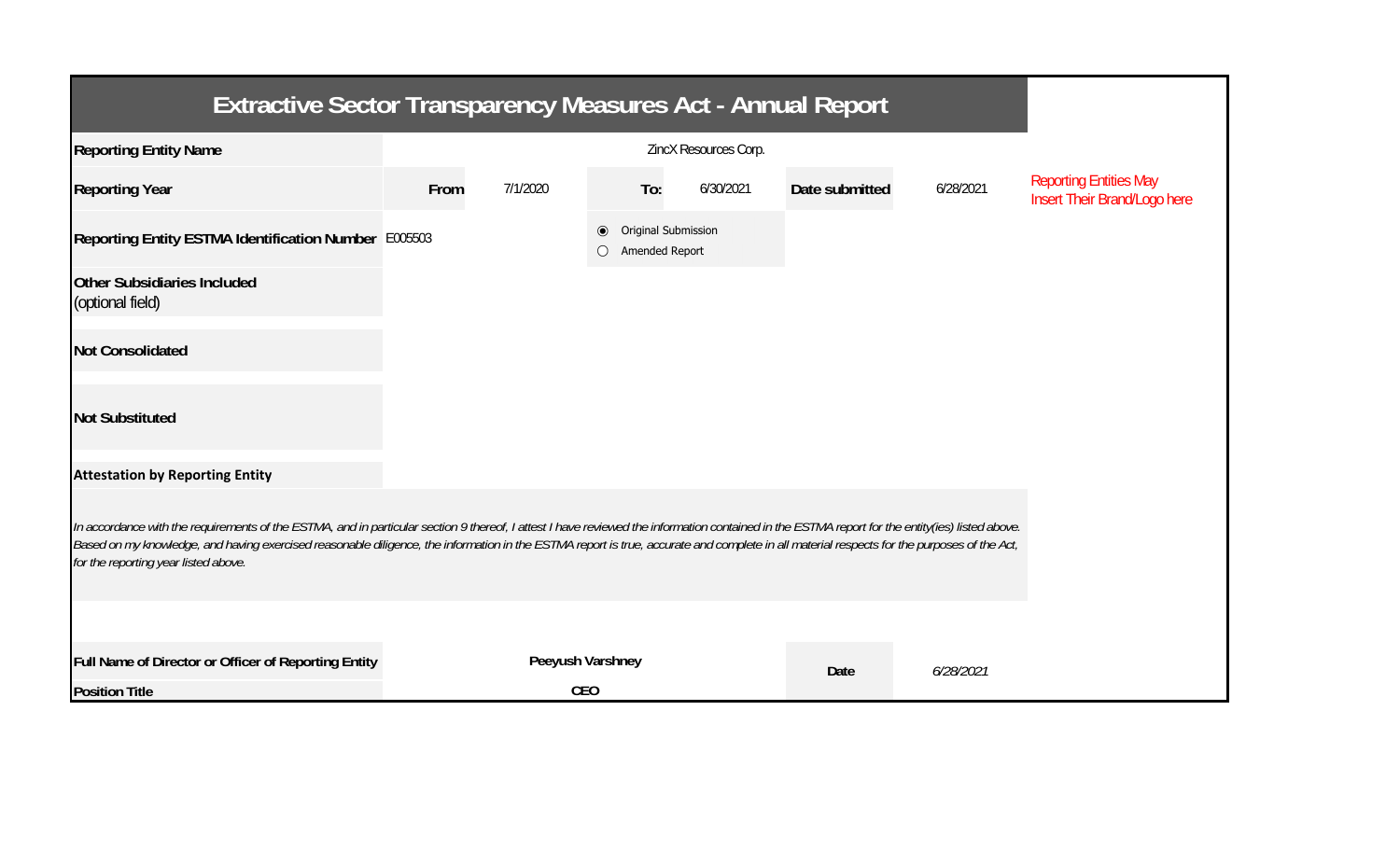| Extractive Sector Transparency Measures Act - Annual Report                                                                                                               |                            |                                                                                 |                                         |           |        |                                |                |           |                                               |                                      |                     |  |
|---------------------------------------------------------------------------------------------------------------------------------------------------------------------------|----------------------------|---------------------------------------------------------------------------------|-----------------------------------------|-----------|--------|--------------------------------|----------------|-----------|-----------------------------------------------|--------------------------------------|---------------------|--|
| <b>Reporting Year</b><br><b>Reporting Entity Name</b><br><b>Reporting Entity ESTMA</b><br>Identification Number<br><b>Subsidiary Reporting Entities (if</b><br>necessary) | From:                      | 7/1/2020                                                                        | To:<br>ZincX Resources Corp.<br>E005503 | 6/30/2021 |        | Currency of the Report CAD     |                |           |                                               |                                      |                     |  |
|                                                                                                                                                                           | Payments by Payee          |                                                                                 |                                         |           |        |                                |                |           |                                               |                                      |                     |  |
| Country                                                                                                                                                                   | Payee Name <sup>1</sup>    | Departments, Agency, etc<br>within Payee that Received<br>Payments <sup>2</sup> | Taxes                                   | Royalties | Fees   | <b>Production Entitlements</b> | <b>Bonuses</b> | Dividends | Infrastructure<br><b>Improvement Payments</b> | <b>Total Amount paid to</b><br>Payee | Notes <sup>34</sup> |  |
| Canada - British Columbia                                                                                                                                                 | Tsay Key Dene First Nation |                                                                                 |                                         |           | 37,500 |                                |                |           |                                               | 37,500                               |                     |  |
| Canada - British Columbia                                                                                                                                                 | Kwadacha First Nation      |                                                                                 |                                         |           | 37,500 |                                |                |           |                                               | 37,500                               |                     |  |
|                                                                                                                                                                           |                            |                                                                                 |                                         |           |        |                                |                |           |                                               |                                      |                     |  |
|                                                                                                                                                                           |                            |                                                                                 |                                         |           |        |                                |                |           |                                               |                                      |                     |  |
|                                                                                                                                                                           |                            |                                                                                 |                                         |           |        |                                |                |           |                                               |                                      |                     |  |
|                                                                                                                                                                           |                            |                                                                                 |                                         |           |        |                                |                |           |                                               |                                      |                     |  |
|                                                                                                                                                                           |                            |                                                                                 |                                         |           |        |                                |                |           |                                               |                                      |                     |  |
|                                                                                                                                                                           |                            |                                                                                 |                                         |           |        |                                |                |           |                                               |                                      |                     |  |
|                                                                                                                                                                           |                            |                                                                                 |                                         |           |        |                                |                |           |                                               |                                      |                     |  |
|                                                                                                                                                                           |                            |                                                                                 |                                         |           |        |                                |                |           |                                               |                                      |                     |  |
|                                                                                                                                                                           |                            |                                                                                 |                                         |           |        |                                |                |           |                                               |                                      |                     |  |
|                                                                                                                                                                           |                            |                                                                                 |                                         |           |        |                                |                |           |                                               |                                      |                     |  |
|                                                                                                                                                                           |                            |                                                                                 |                                         |           |        |                                |                |           |                                               |                                      |                     |  |
|                                                                                                                                                                           |                            |                                                                                 |                                         |           |        |                                |                |           |                                               |                                      |                     |  |
|                                                                                                                                                                           |                            |                                                                                 |                                         |           |        |                                |                |           |                                               |                                      |                     |  |
|                                                                                                                                                                           |                            |                                                                                 |                                         |           |        |                                |                |           |                                               |                                      |                     |  |
|                                                                                                                                                                           |                            |                                                                                 |                                         |           |        |                                |                |           |                                               |                                      |                     |  |
| <b>Additional Notes:</b>                                                                                                                                                  |                            |                                                                                 |                                         |           |        |                                |                |           |                                               |                                      |                     |  |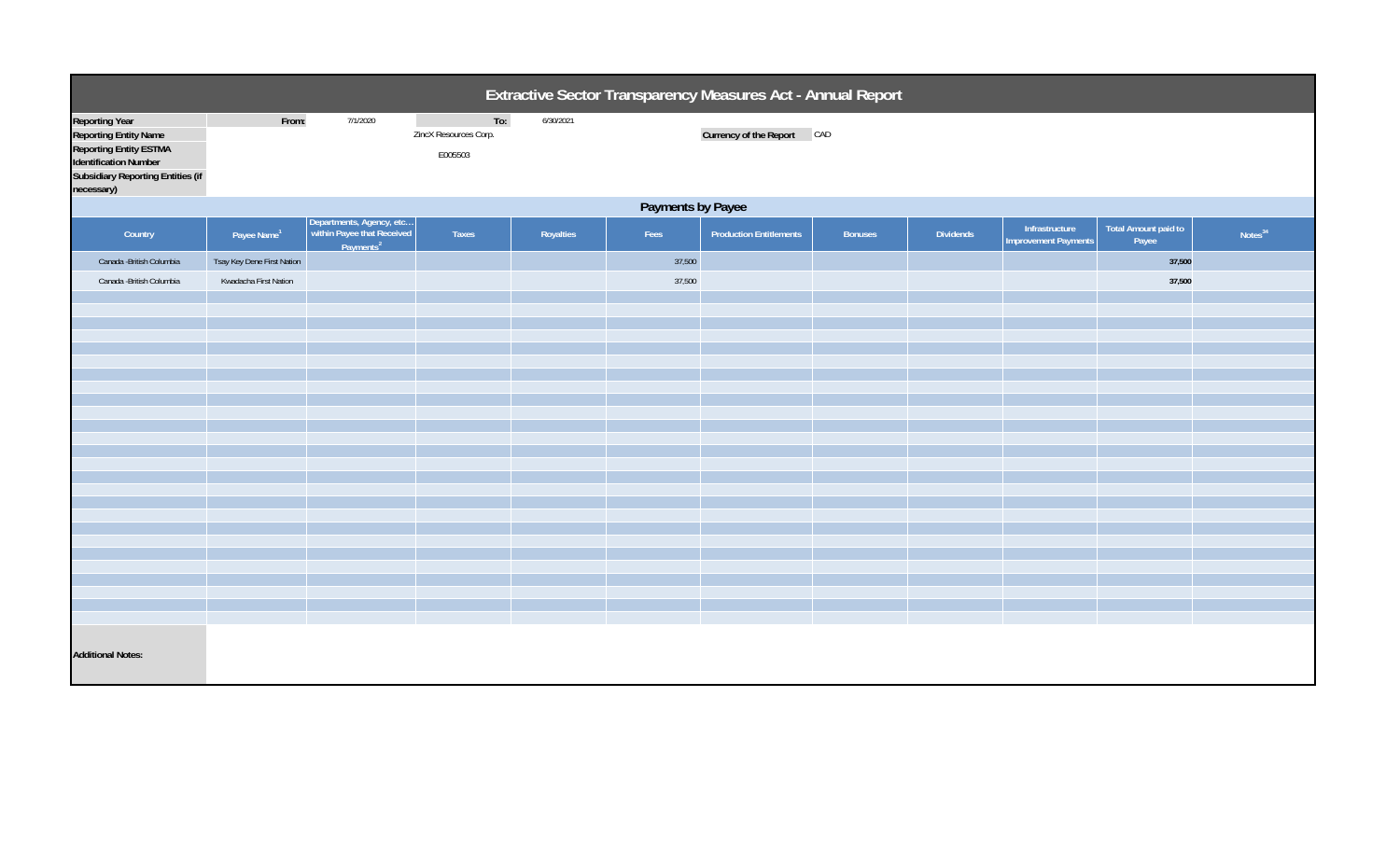| Extractive Sector Transparency Measures Act - Annual Report                                                                                                                      |                           |              |                                         |           |                                |                            |                  |                                               |                                 |                     |  |
|----------------------------------------------------------------------------------------------------------------------------------------------------------------------------------|---------------------------|--------------|-----------------------------------------|-----------|--------------------------------|----------------------------|------------------|-----------------------------------------------|---------------------------------|---------------------|--|
| <b>Reporting Year</b><br><b>Reporting Entity Name</b><br><b>Reporting Entity ESTMA</b><br><b>Identification Number</b><br><b>Subsidiary Reporting Entities (if</b><br>necessary) | From:                     | 7/1/2020     | To:<br>ZincX Resources Corp.<br>E005503 | 6/30/2021 |                                | Currency of the Report CAD |                  |                                               |                                 |                     |  |
|                                                                                                                                                                                  | Payments by Project       |              |                                         |           |                                |                            |                  |                                               |                                 |                     |  |
| Country                                                                                                                                                                          | Project Name <sup>1</sup> | <b>Taxes</b> | Royalties                               | Fees      | <b>Production Entitlements</b> | <b>Bonuses</b>             | <b>Dividends</b> | Infrastructure<br><b>Improvement Payments</b> | Total Amount paid by<br>Project | Notes <sup>23</sup> |  |
| Canada - British Columbia                                                                                                                                                        | Akie                      |              |                                         | 75,000    |                                |                            |                  |                                               | 75,000                          |                     |  |
|                                                                                                                                                                                  |                           |              |                                         |           |                                |                            |                  |                                               |                                 |                     |  |
|                                                                                                                                                                                  |                           |              |                                         |           |                                |                            |                  |                                               |                                 |                     |  |
|                                                                                                                                                                                  |                           |              |                                         |           |                                |                            |                  |                                               |                                 |                     |  |
|                                                                                                                                                                                  |                           |              |                                         |           |                                |                            |                  |                                               |                                 |                     |  |
|                                                                                                                                                                                  |                           |              |                                         |           |                                |                            |                  |                                               |                                 |                     |  |
|                                                                                                                                                                                  |                           |              |                                         |           |                                |                            |                  |                                               |                                 |                     |  |
|                                                                                                                                                                                  |                           |              |                                         |           |                                |                            |                  |                                               |                                 |                     |  |
|                                                                                                                                                                                  |                           |              |                                         |           |                                |                            |                  |                                               |                                 |                     |  |
|                                                                                                                                                                                  |                           |              |                                         |           |                                |                            |                  |                                               |                                 |                     |  |
|                                                                                                                                                                                  |                           |              |                                         |           |                                |                            |                  |                                               |                                 |                     |  |
|                                                                                                                                                                                  |                           |              |                                         |           |                                |                            |                  |                                               |                                 |                     |  |
|                                                                                                                                                                                  |                           |              |                                         |           |                                |                            |                  |                                               |                                 |                     |  |
|                                                                                                                                                                                  |                           |              |                                         |           |                                |                            |                  |                                               |                                 |                     |  |
|                                                                                                                                                                                  |                           |              |                                         |           |                                |                            |                  |                                               |                                 |                     |  |
|                                                                                                                                                                                  |                           |              |                                         |           |                                |                            |                  |                                               |                                 |                     |  |
|                                                                                                                                                                                  |                           |              |                                         |           |                                |                            |                  |                                               |                                 |                     |  |
|                                                                                                                                                                                  |                           |              |                                         |           |                                |                            |                  |                                               |                                 |                     |  |
|                                                                                                                                                                                  |                           |              |                                         |           |                                |                            |                  |                                               |                                 |                     |  |